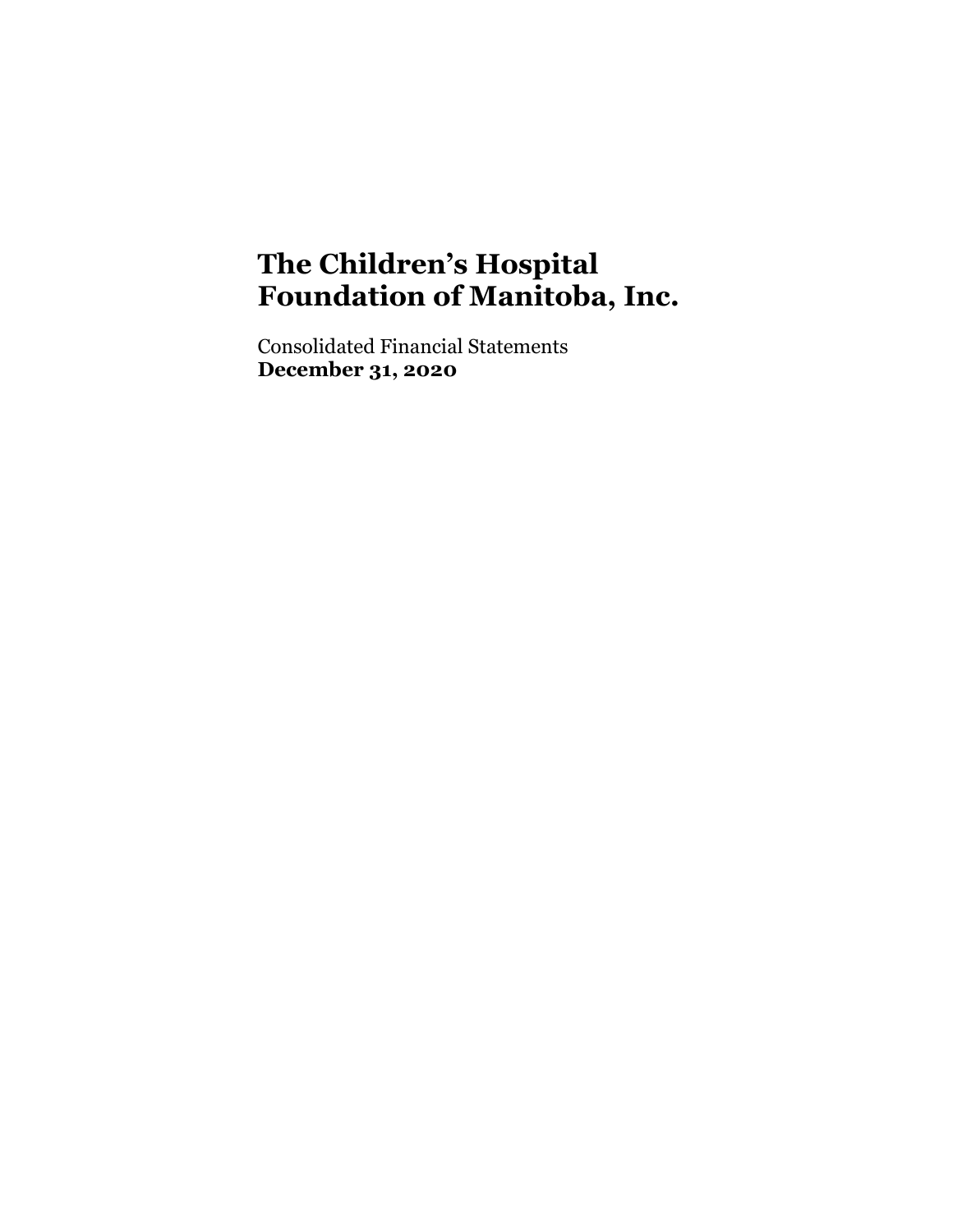

# Independent auditor's report

To the Members of The Children's Hospital Foundation of Manitoba, Inc.

#### **Our opinion**

In our opinion, the accompanying consolidated financial statements present fairly, in all material respects, the financial position of The Children's Hospital Foundation of Manitoba, Inc. and its subsidiaries (together, the Foundation) as at December 31, 2020 and the results of its operations and its cash flows for the year then ended in accordance with Canadian accounting standards for not-for-profit organizations.

#### **What we have audited**

The Foundation's consolidated financial statements comprise:

- the consolidated statement of financial position as at December 31, 2020;
- the consolidated statement of operations and changes in fund balances for the year then ended;
- the consolidated statement of cash flows for the year then ended; and
- the notes to the consolidated financial statements, which include significant accounting policies and other explanatory information.

#### **Basis for opinion**

We conducted our audit in accordance with Canadian generally accepted auditing standards. Our responsibilities under those standards are further described in the *Auditor's responsibilities for the audit of the consolidated financial statements* section of our report.

We believe that the audit evidence we have obtained is sufficient and appropriate to provide a basis for our opinion.

#### **Independence**

We are independent of the Foundation in accordance with the ethical requirements that are relevant to our audit of the consolidated financial statements in Canada. We have fulfilled our other ethical responsibilities in accordance with these requirements.

### **Responsibilities of management and those charged with governance for the consolidated financial statements**

Management is responsible for the preparation and fair presentation of the consolidated financial statements in accordance with Canadian accounting standards for not-for-profit organizations, and for such internal control as management determines is necessary to enable the preparation of consolidated financial statements that are free from material misstatement, whether due to fraud or error.

PricewaterhouseCoopers LLP One Lombard Place, Suite 2300, Winnipeg, Manitoba, Canada R3B 0X6 T: +1 204 926 2400, F: +1 204 944 1020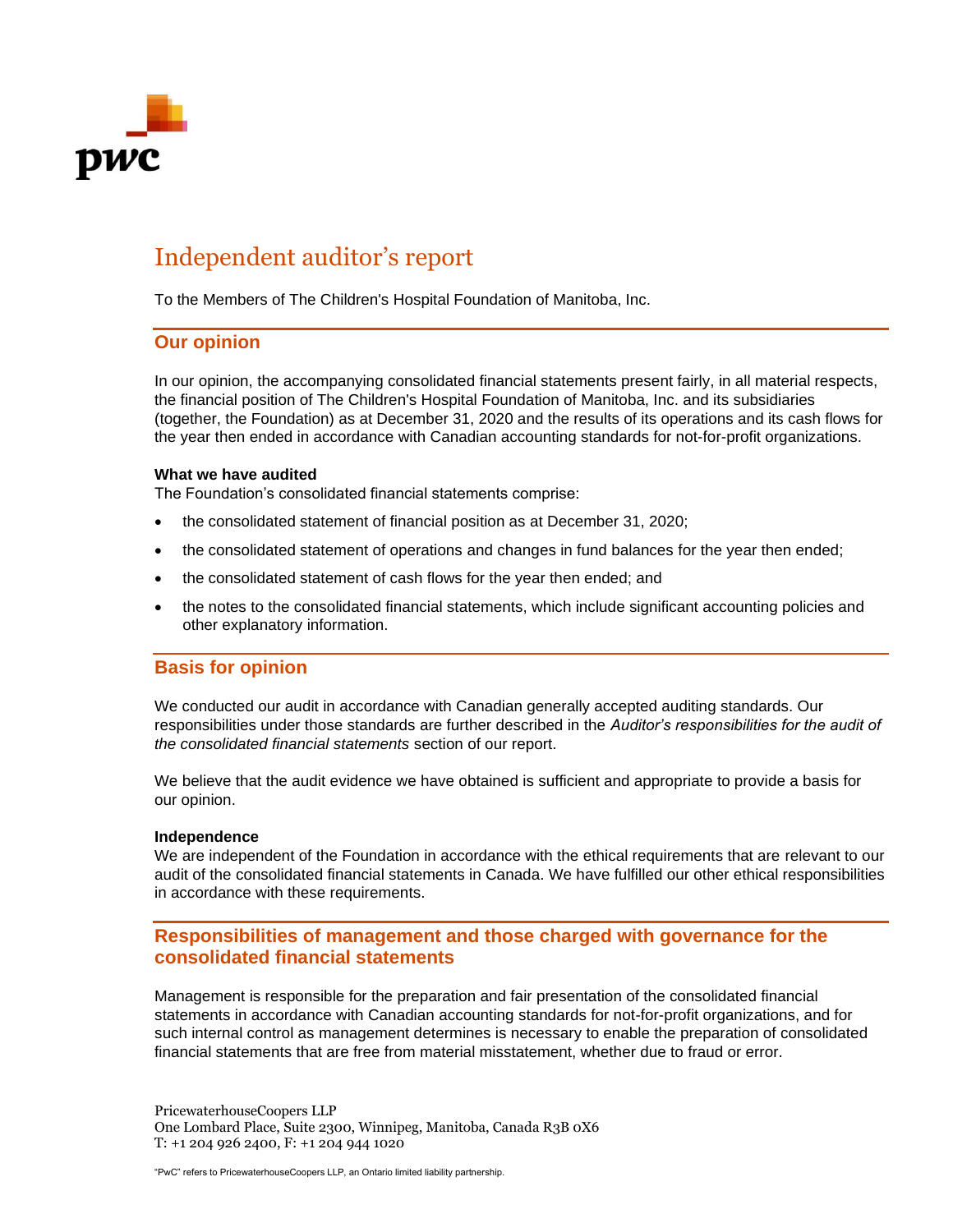

In preparing the consolidated financial statements, management is responsible for assessing the Foundation's ability to continue as a going concern, disclosing, as applicable, matters related to going concern and using the going concern basis of accounting unless management either intends to liquidate the Foundation or to cease operations, or has no realistic alternative but to do so.

Those charged with governance are responsible for overseeing the Foundation's financial reporting process.

#### **Auditor's responsibilities for the audit of the consolidated financial statements**

Our objectives are to obtain reasonable assurance about whether the consolidated financial statements as a whole are free from material misstatement, whether due to fraud or error, and to issue an auditor's report that includes our opinion. Reasonable assurance is a high level of assurance, but is not a guarantee that an audit conducted in accordance with Canadian generally accepted auditing standards will always detect a material misstatement when it exists. Misstatements can arise from fraud or error and are considered material if, individually or in the aggregate, they could reasonably be expected to influence the economic decisions of users taken on the basis of these consolidated financial statements.

As part of an audit in accordance with Canadian generally accepted auditing standards, we exercise professional judgment and maintain professional skepticism throughout the audit. We also:

- Identify and assess the risks of material misstatement of the consolidated financial statements, whether due to fraud or error, design and perform audit procedures responsive to those risks, and obtain audit evidence that is sufficient and appropriate to provide a basis for our opinion. The risk of not detecting a material misstatement resulting from fraud is higher than for one resulting from error, as fraud may involve collusion, forgery, intentional omissions, misrepresentations, or the override of internal control.
- Obtain an understanding of internal control relevant to the audit in order to design audit procedures that are appropriate in the circumstances, but not for the purpose of expressing an opinion on the effectiveness of the Foundation's internal control.
- Evaluate the appropriateness of accounting policies used and the reasonableness of accounting estimates and related disclosures made by management.
- Conclude on the appropriateness of management's use of the going concern basis of accounting and, based on the audit evidence obtained, whether a material uncertainty exists related to events or conditions that may cast significant doubt on the Foundation's ability to continue as a going concern. If we conclude that a material uncertainty exists, we are required to draw attention in our auditor's report to the related disclosures in the consolidated financial statements or, if such disclosures are inadequate, to modify our opinion. Our conclusions are based on the audit evidence obtained up to the date of our auditor's report. However, future events or conditions may cause the Foundation to cease to continue as a going concern.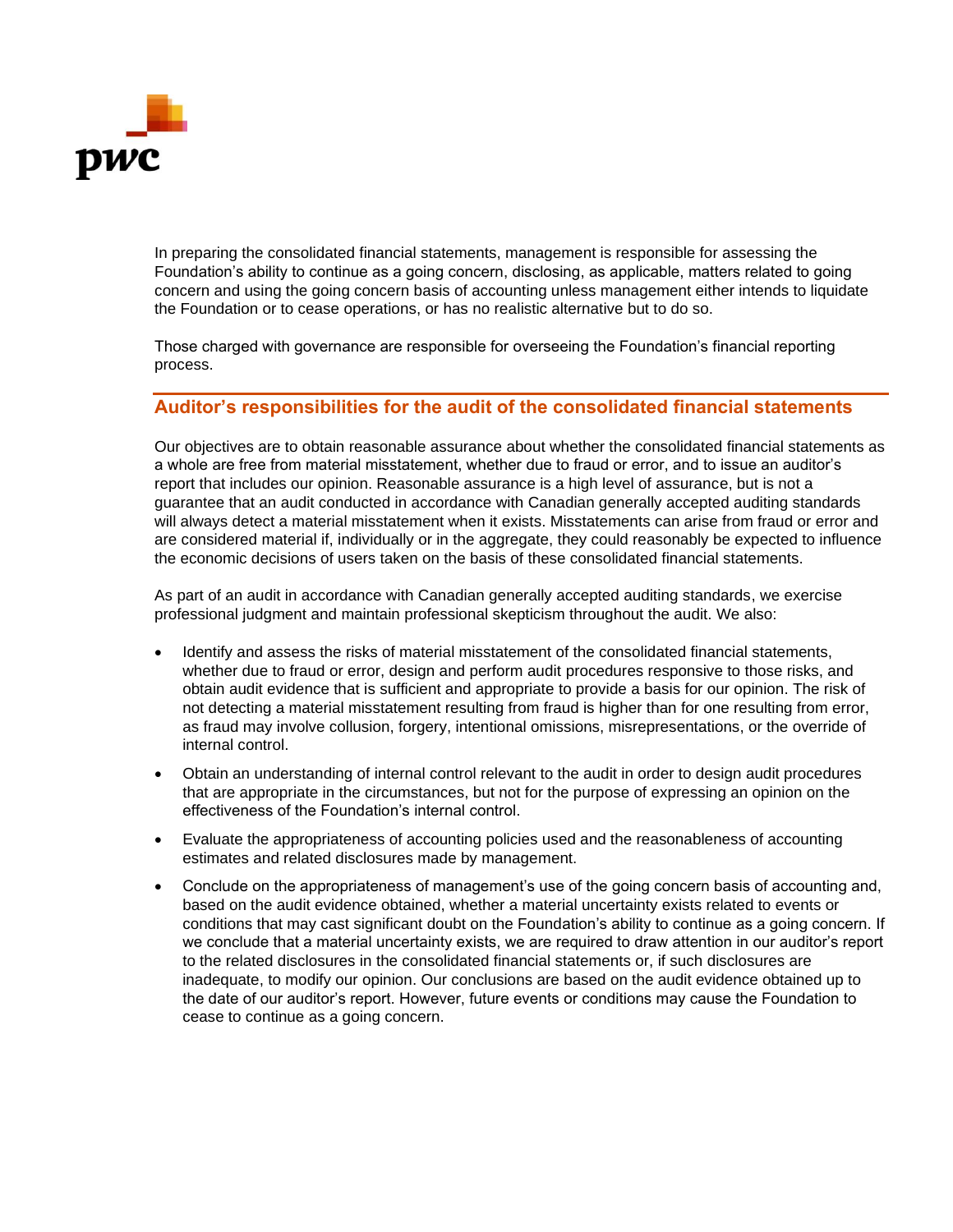

- Evaluate the overall presentation, structure and content of the consolidated financial statements, including the disclosures, and whether the consolidated financial statements represent the underlying transactions and events in a manner that achieves fair presentation.
- Obtain sufficient appropriate audit evidence regarding the financial information of the entities or business activities within the Foundation to express an opinion on the consolidated financial statements. We are responsible for the direction, supervision and performance of the group audit. We remain solely responsible for our audit opinion.

We communicate with those charged with governance regarding, among other matters, the planned scope and timing of the audit and significant audit findings, including any significant deficiencies in internal control that we identify during our audit.

Pricewaterhouse Coopers LLP

Chartered Professional Accountants

Winnipeg, Manitoba April 20, 2021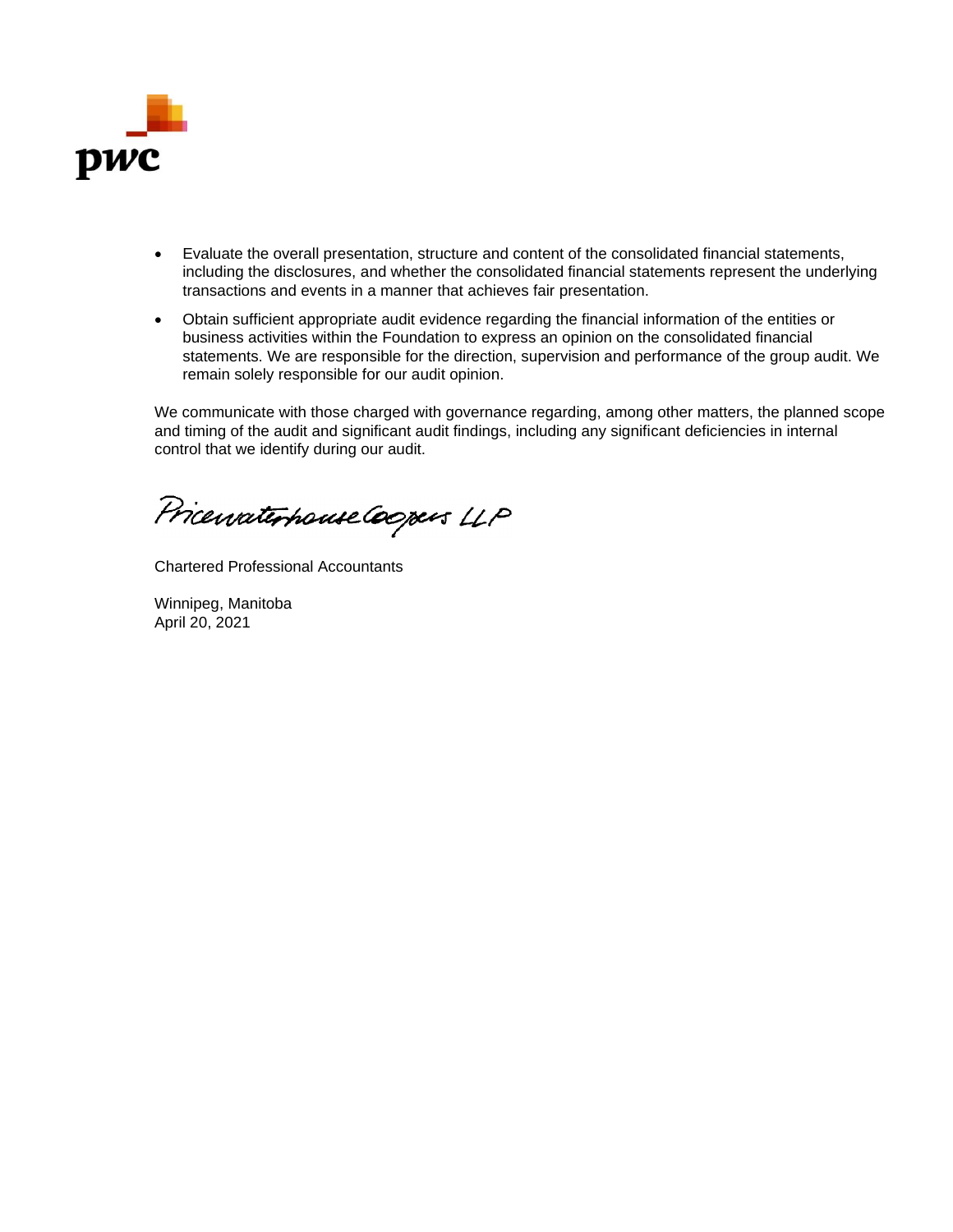**Consolidated Statement of Financial Position** 

#### As at December 31, 2020

|                                                                                                                                       | 2020                                                   | 2019                                                   |
|---------------------------------------------------------------------------------------------------------------------------------------|--------------------------------------------------------|--------------------------------------------------------|
| Assets                                                                                                                                |                                                        |                                                        |
| <b>Current assets</b><br>Cash<br>Short-term investments (note 4)<br>Accounts receivable<br>Prepaid expenses<br>Inventory              | 3,846,232<br>267,471<br>1,335,332<br>121,862<br>37,986 | 3,887,891<br>332,038<br>1,072,188<br>101,115<br>36,501 |
|                                                                                                                                       | 5,608,883                                              | 5,429,733                                              |
| <b>Investments</b> (note 4)                                                                                                           | 34,079,648                                             | 31,150,013                                             |
| Capital assets (note 5)                                                                                                               | 10,289,843                                             | 11,103,450                                             |
|                                                                                                                                       | 49,978,374                                             | 47,683,196                                             |
| <b>Liabilities</b>                                                                                                                    |                                                        |                                                        |
| <b>Current liabilities</b><br>Accounts payable and accrued liabilities (note 6)<br>Grants payable                                     | 1,334,001<br>6,386,216<br>7,720,217                    | 1,656,808<br>5,464,921<br>7,121,729                    |
| <b>Fund Balances</b>                                                                                                                  |                                                        |                                                        |
| <b>Unrestricted</b><br><b>Operating Fund</b>                                                                                          | 3,362,815                                              | 1,498,738                                              |
| <b>Externally restricted</b><br><b>Endowment Fund</b><br><b>Designated Fund</b>                                                       | 5,507,392<br>10,657,074                                | 5,098,426<br>10,291,402                                |
| Internally restricted<br>Child Health Research Fund (note 7)<br>Children's Hospital Fund<br>Funds Invested in Capital Assets (note 8) | 9,950,440<br>2,490,593<br>10,289,843                   | 9.950.440<br>2,619,011<br>11,103,450                   |
|                                                                                                                                       | 42,258,157                                             | 40,561,467                                             |
|                                                                                                                                       | 49,978,374                                             | 47,683,196                                             |

Commitments (note 12)

### Approved by the Board of Directors

Dean Schinbal

Chair

Dean Schinkel

Vice-Chair Zoe Richardson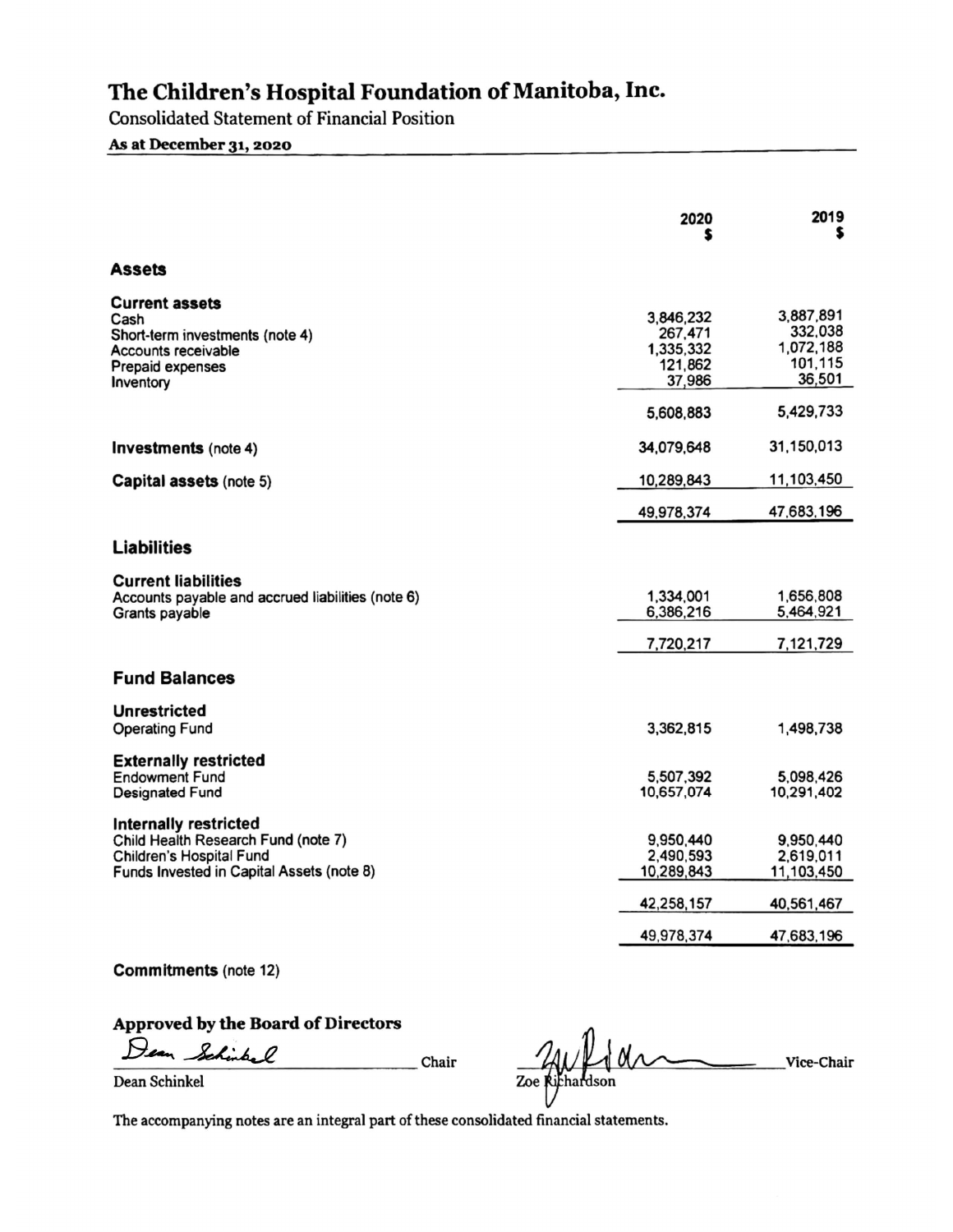Consolidated Statement of Financial Position

### **As at December 31, 2020**

|                                                                                                                                              | 2020                                                   | 2019<br>S                                              |
|----------------------------------------------------------------------------------------------------------------------------------------------|--------------------------------------------------------|--------------------------------------------------------|
| <b>Assets</b>                                                                                                                                |                                                        |                                                        |
| <b>Current assets</b><br>Cash<br>Short-term investments (note 4)<br>Accounts receivable<br>Prepaid expenses<br>Inventory                     | 3,846,232<br>267,471<br>1,335,332<br>121,862<br>37,986 | 3,887,891<br>332,038<br>1,072,188<br>101,115<br>36,501 |
|                                                                                                                                              | 5,608,883                                              | 5,429,733                                              |
| <b>Investments</b> (note 4)                                                                                                                  | 34,079,648                                             | 31,150,013                                             |
| <b>Capital assets (note 5)</b>                                                                                                               | 10,289,843                                             | 11,103,450                                             |
|                                                                                                                                              | 49,978,374                                             | 47,683,196                                             |
| <b>Liabilities</b>                                                                                                                           |                                                        |                                                        |
| <b>Current liabilities</b><br>Accounts payable and accrued liabilities (note 6)<br>Grants payable                                            | 1,334,001<br>6,386,216                                 | 1,656,808<br>5,464,921                                 |
|                                                                                                                                              | 7,720,217                                              | 7,121,729                                              |
| <b>Fund Balances</b>                                                                                                                         |                                                        |                                                        |
| <b>Unrestricted</b><br><b>Operating Fund</b>                                                                                                 | 3,362,815                                              | 1,498,738                                              |
| <b>Externally restricted</b><br><b>Endowment Fund</b><br><b>Designated Fund</b>                                                              | 5,507,392<br>10,657,074                                | 5,098,426<br>10,291,402                                |
| <b>Internally restricted</b><br>Child Health Research Fund (note 7)<br>Children's Hospital Fund<br>Funds Invested in Capital Assets (note 8) | 9,950,440<br>2,490,593<br>10,289,843                   | 9,950,440<br>2,619,011<br>11,103,450                   |
|                                                                                                                                              | 42,258,157                                             | 40,561,467                                             |
|                                                                                                                                              | 49,978,374                                             | 47,683,196                                             |
| <b>Commitments</b> (note 12)                                                                                                                 |                                                        |                                                        |

### **Approved by the Board of Directors**

Dean Schinkel Zoe Richardson

\_\_\_\_\_\_\_\_\_\_\_\_\_\_\_\_\_\_\_\_\_\_\_\_\_\_\_\_\_\_\_\_\_ Chair \_\_\_\_\_\_\_\_\_\_\_\_\_\_\_\_\_\_\_\_\_\_\_\_\_\_\_\_\_Vice-Chair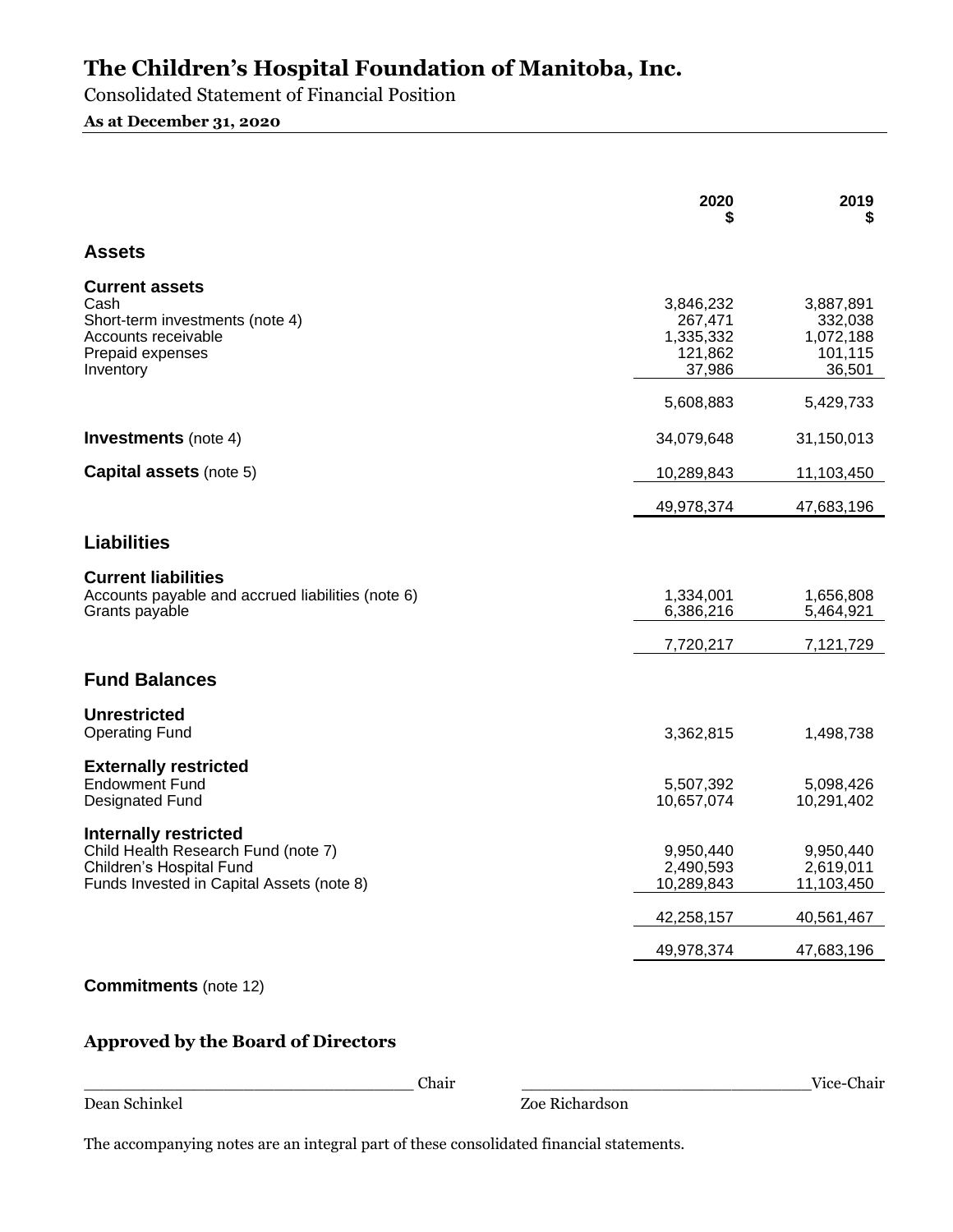Consolidated Statement of Operations and Changes in Fund Balances

**For the year ended December 31, 2020**

|                                                                                                                                                                    |                                                    |                                       |                                       |                                                                 |                                            |                                                                          | 2020                                           | 2019                                                  |
|--------------------------------------------------------------------------------------------------------------------------------------------------------------------|----------------------------------------------------|---------------------------------------|---------------------------------------|-----------------------------------------------------------------|--------------------------------------------|--------------------------------------------------------------------------|------------------------------------------------|-------------------------------------------------------|
|                                                                                                                                                                    | <b>Unrestricted</b>                                |                                       | <b>Externally restricted</b>          |                                                                 |                                            | Internally restricted                                                    |                                                |                                                       |
|                                                                                                                                                                    | Operating<br><b>Fund</b>                           | <b>Endowment</b><br><b>Fund</b><br>\$ | <b>Designated</b><br><b>Fund</b><br>S | <b>Child Health</b><br>Research<br><b>Fund</b><br>S<br>(note 7) | Children's<br>Hospital<br><b>Fund</b><br>S | <b>Funds</b><br>Invested in<br>Capital<br><b>Assets</b><br>S<br>(note 8) | <b>Total</b>                                   | <b>Total</b><br>\$                                    |
| Revenue<br>Donations and fundraising revenue<br>Lottery proceeds<br>Other revenue (note 10)<br>Investment income (note 4)                                          | 4,852,175<br>682,982<br>373,849<br>2,660,006       | 62,681<br>462,846                     | 4,044,962<br>$\blacksquare$           | 1,067,116<br>817                                                |                                            | $\sim$                                                                   | 8,959,818<br>682,982<br>1,440,965<br>3,123,669 | 9,369,555<br>381.164<br>1,001,008<br>3,672,614        |
|                                                                                                                                                                    | 8.569.012                                          | 525.527                               | 4.044.962                             | 1.067.933                                                       |                                            | $\sim$                                                                   | 14,207,434                                     | 14,424,341                                            |
| <b>Expenses</b><br>Administrative expenses<br>Fundraising<br>Direct expenses<br>Indirect expenses                                                                  | 1,097,554<br>1,007,294<br>1,092,950                | 23,393                                | $\mathbf{r}$                          | $\sim$                                                          | $\sim$                                     | ä,<br>$\blacksquare$<br>$\sim$                                           | 1,120,947<br>1,007,294<br>1,092,950            | 1,083,312<br>1,274,992<br>1,198,855                   |
|                                                                                                                                                                    | 3,197,798                                          | 23,393                                |                                       |                                                                 |                                            | $\blacksquare$                                                           | 3,221,191                                      | 3,557,159                                             |
| Disbursements and granting activities<br>Amortization<br><b>Disbursements</b><br><b>Grants to Children's Hospital</b><br>Grants in aid of research<br>Other grants | 2,840,754                                          | 21,343<br>18,247                      | 17,942<br>4,089,238<br>150,818        | 1,067,933                                                       | 128,418                                    | 954,860                                                                  | 954,860<br>17,942<br>4,238,999<br>4,077,752    | 953,803<br>57,857<br>3,742,342<br>5,120,803<br>45,995 |
|                                                                                                                                                                    | 2,840,754                                          | 39,590                                | 4,257,998                             | 1,067,933                                                       | 128,418                                    | 954,860                                                                  | 9,289,553                                      | 9,920,800                                             |
|                                                                                                                                                                    | 6,038,552                                          | 62,983                                | 4,257,998                             | 1,067,933                                                       | 128,418                                    | 954,860                                                                  | 12,510,744                                     | 13,477,959                                            |
| Excess (deficiency) of revenue over<br>expenses<br>Fund balances - Beginning of year<br>Investment in capital assets<br>Interfund transfers (note 11)              | 2,530,460<br>1,498,738<br>(141, 253)<br>(525, 130) | 462,544<br>5,098,426<br>(53, 578)     | (213,036)<br>10,291,402<br>578,708    | 9,950,440                                                       | (128, 418)<br>2,619,011                    | (954, 860)<br>11,103,450<br>141,253                                      | 1,696,690<br>40,561,467                        | 946,382<br>39,615,085                                 |
| Fund balances - End of year                                                                                                                                        | 3,362,815                                          | 5,507,392                             | 10,657,074                            | 9,950,440                                                       | 2,490,593                                  | 10,289,843                                                               | 42,258,157                                     | 40,561,467                                            |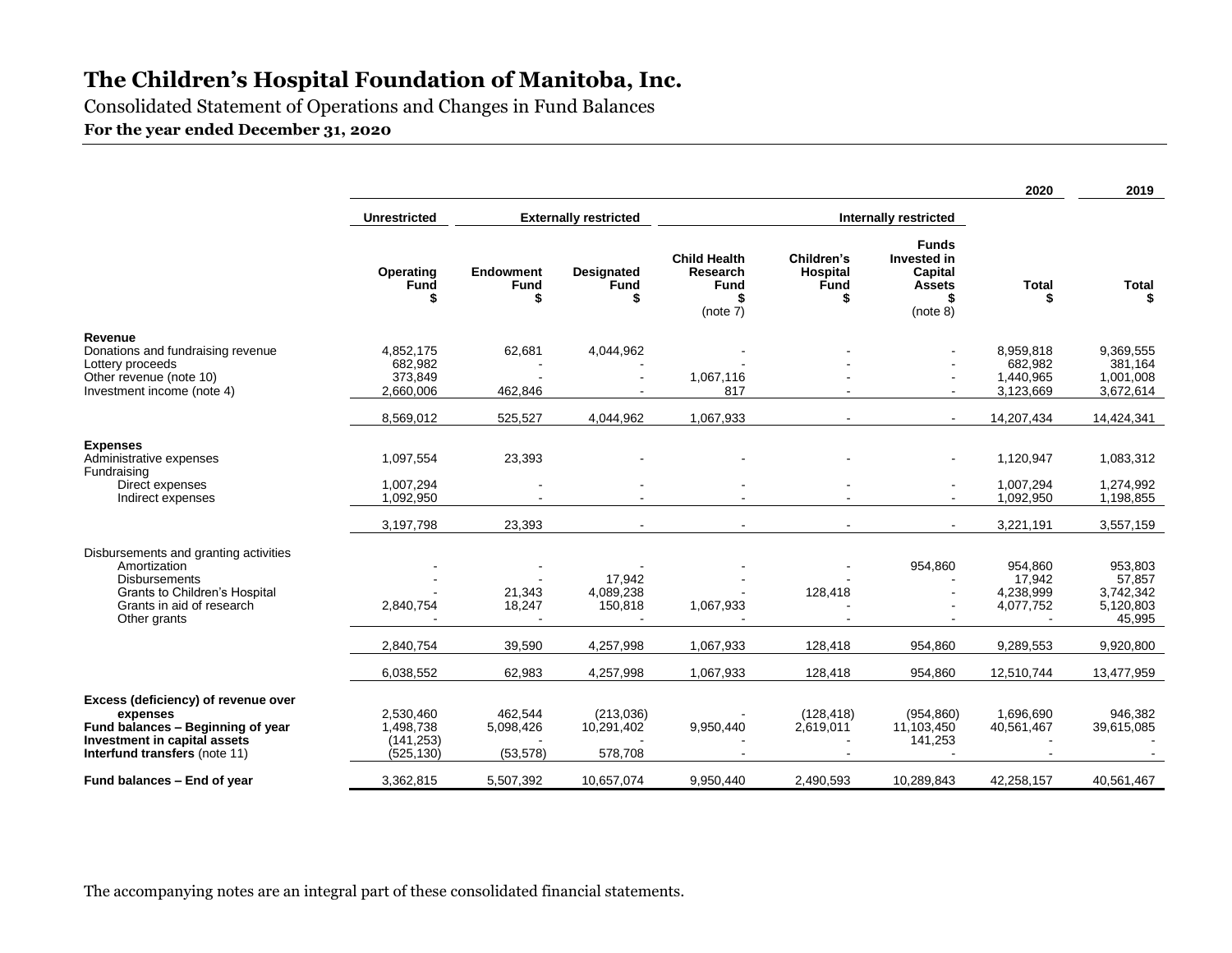Consolidated Statement of Cash Flows

**For the year ended December 31, 2020**

|                                                                                                         | 2020<br>S              | 2019<br>S                |
|---------------------------------------------------------------------------------------------------------|------------------------|--------------------------|
| Cash provided by (used in)                                                                              |                        |                          |
| <b>Operating activities</b><br>Excess of revenue over expenses<br>Items not affecting cash              | 1,696,690              | 946,382                  |
| Amortization<br>Net change in realized and unrealized (gains) losses on investments                     | 954.860<br>(3,099,487) | 953,803<br>(3, 120, 148) |
| Changes in non-cash working capital items                                                               | (447, 937)<br>313,112  | (1,219,963)<br>1,501,522 |
|                                                                                                         | (134,825)              | 281,559                  |
| <b>Investing activities</b><br>Redemption (purchase) of investments - net<br>Purchase of capital assets | 234,419<br>(141, 253)  | (593,433)<br>(297,093)   |
|                                                                                                         | 93,166                 | (890, 526)               |
| Decrease in cash during the year                                                                        | (41, 659)              | (608, 967)               |
| Cash – Beginning of year                                                                                | 3,887,891              | 4,496,858                |
| Cash – End of year                                                                                      | 3,846,232              | 3,887,891                |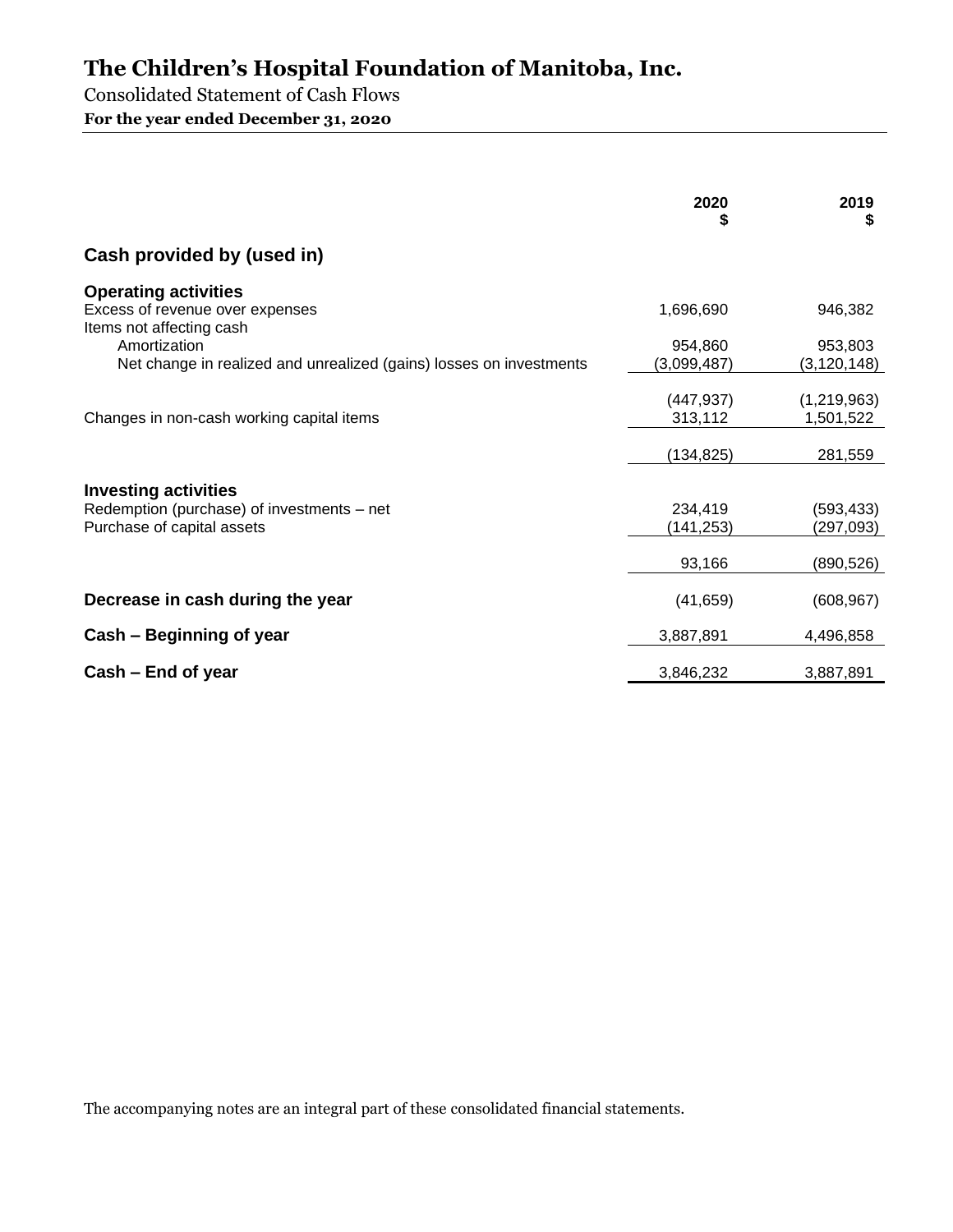Notes to Consolidated Financial Statements

**December 31, 2020**

#### **1 Purpose of the organization**

The Children's Hospital Foundation of Manitoba, Inc. (the Foundation) is an independent agency whose purpose is to raise and distribute funds for the advancement of knowledge and care in the fields of child health and child health research and thereby contribute to the improved health of children everywhere.

The Foundation is a registered charity under the Income Tax Act and accordingly is exempt from income taxes.

#### **2 Basis of presentation**

These consolidated financial statements are prepared in accordance with Canadian accounting standards for not-for-profit organizations (ASNPO).

These consolidated financial statements include the assets and liabilities and results of operations of the Foundation and Children's Hospital Research Institute of Manitoba, Inc. (formerly the Manitoba Institute of Child Health, Inc.) (the Institute) and Children's Hospital Book Market, Inc. (the Book Market), both of which are organizations under the Foundation's common control.

### **3 Summary of significant accounting policies**

#### **Fund accounting**

For financial reporting purposes, the accounts have been classified into the following funds:

The *Operating Fund* accounts for the Foundation's fundraising and administrative activities. This fund reports unrestricted resources.

The *Endowment Fund* reports resources contributed as endowment capital. Contributions to the Endowment Fund are invested by the Foundation in accordance with its Statement of Investment Policies, whereby, the capital of the Fund will be maintained, and the annual income earned will be allocated and added to the endowment capital to support the desired research, equipment and program funding, based on the restrictions imposed by contributors of the endowment.

The *Designated Fund* is to be used for the purchase of equipment as well as to provide funds for pediatric education and research.

The *Child Health Research Fund* is comprised of several subsidiary funds established for the purpose of supporting pediatric research:

- The *Pediatric Research Fund* is to be used for pediatric research purposes.
- The *Research Facilities Building Fund* was established for the construction and maintenance of the Foundation's interest in the John Buhler Research Centre.
- The *Research Facilities Equipment Fund* was established to support the purchase and maintenance of research equipment needs of the Foundation's interest in the John Buhler Research Centre.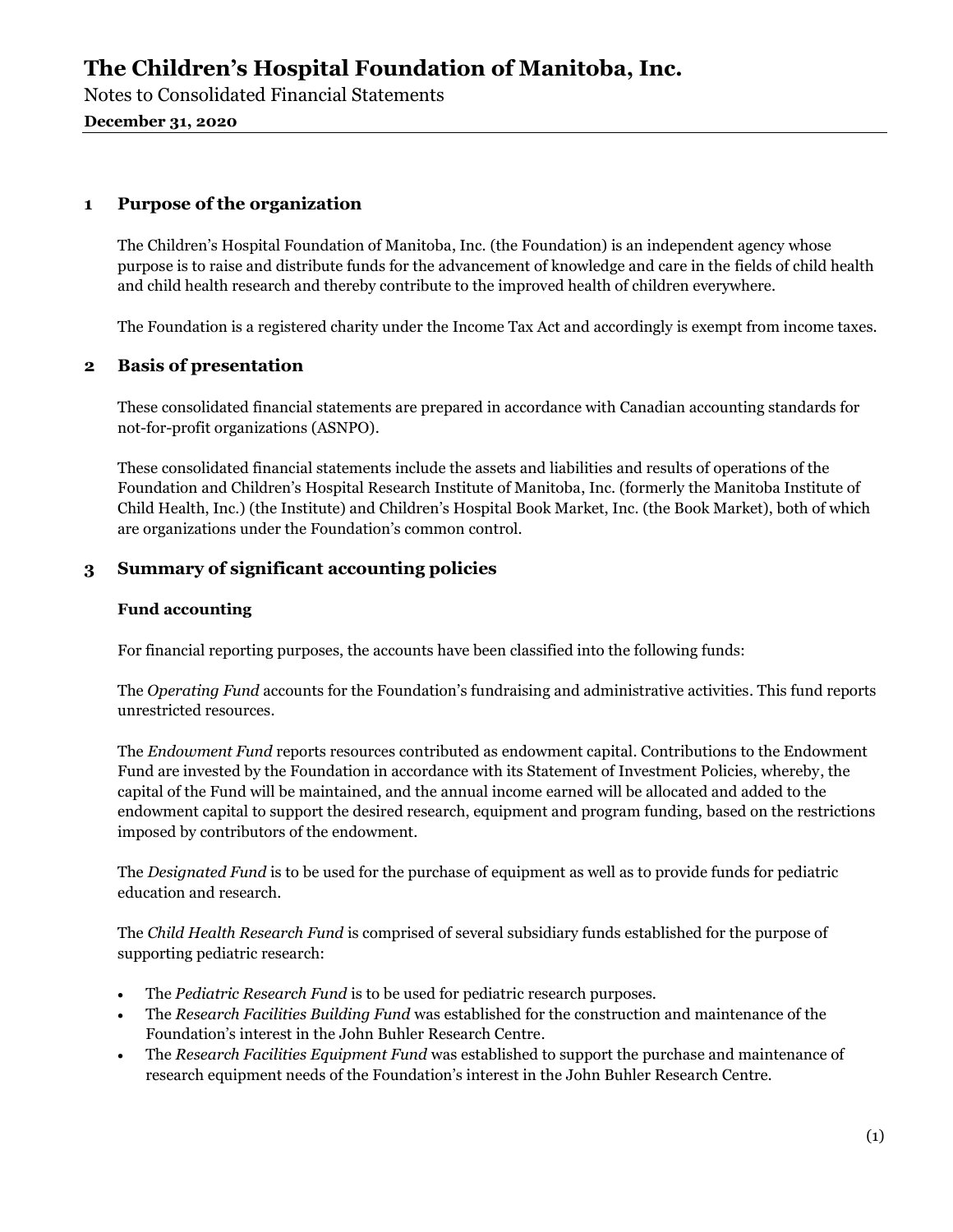Notes to Consolidated Financial Statements

#### **December 31, 2020**

The *Children's Hospital Fund* was established with funds from the Children's Hospital to be used for future program needs and purchases of equipment for the hospital.

The *Funds Invested in Capital Assets* reports the Foundation's investment of resources in long-term capital assets.

#### **Cash**

Cash consists of cash on hand and cash held at banking institutions.

#### **Inventory**

Inventory is valued at the lower of invoice cost and net realizable value.

#### **Investments**

Current investments consist of Guaranteed Investment Certificates (GICs) which have a maturity date within the next fiscal year, and other short-term liquid investments.

Long-term investments consist of pooled funds with unrealized gains and losses, dividends and interest included in investment income of the appropriate fund. Purchases and sales of investments are recognized using trade date accounting. Management fees attributable to the investments are included in administrative expenses.

#### **Capital assets**

Purchased capital assets are recorded at original cost. Contributed capital assets are recorded at fair value at the date of contribution. Amortization is provided on a straight-line basis over the useful lives of the assets as follows:

| Office and research equipment  | 5 years  |
|--------------------------------|----------|
| Computer equipment             | 3 years  |
| Office furniture               | 10 years |
| Leasehold improvements         | 10 years |
| Research facility improvements | 10 years |
| Research building              | 25 years |

In the year of acquisition, amortization is taken on half of the original cost.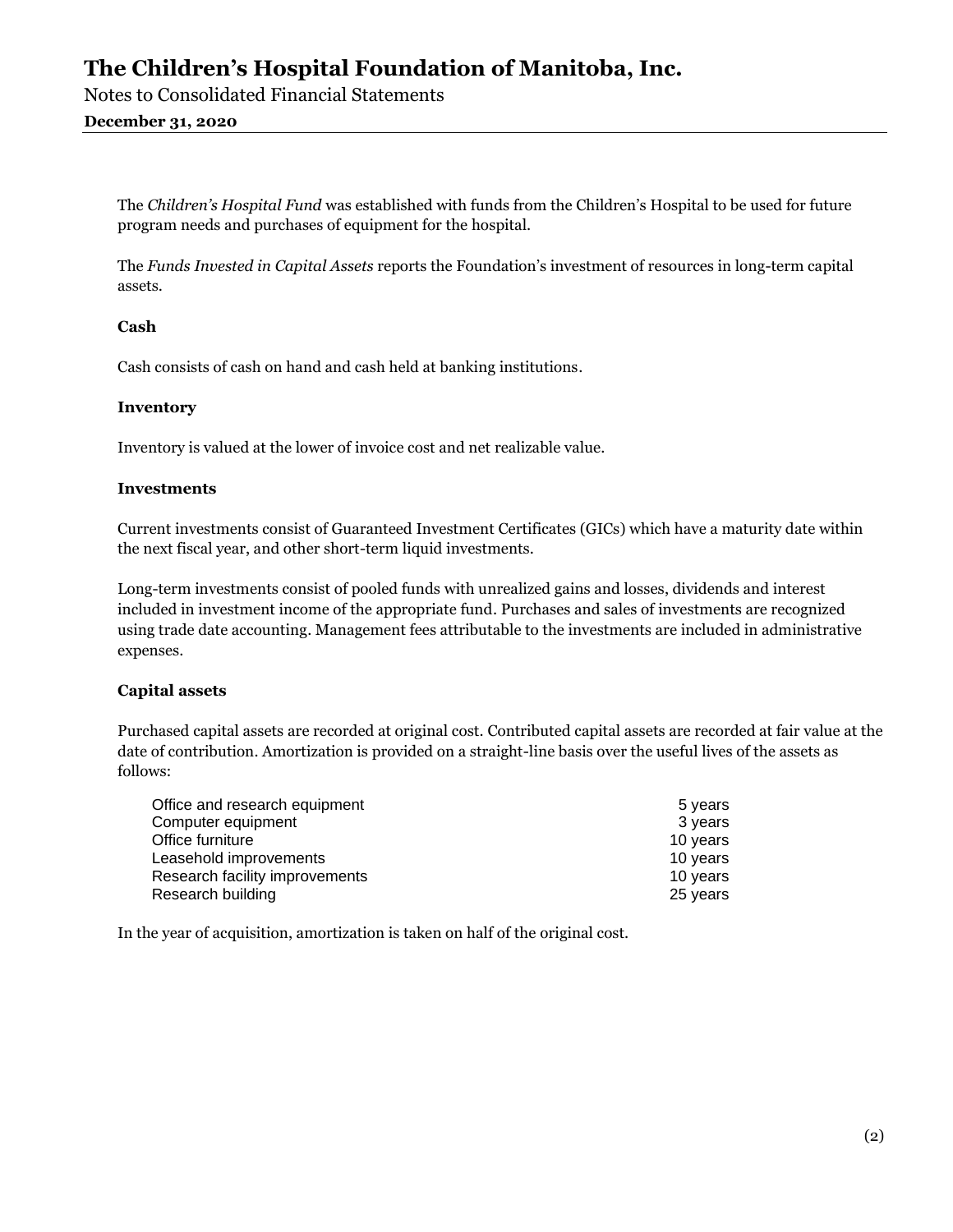Notes to Consolidated Financial Statements

**December 31, 2020**

#### **Revenue recognition**

The Foundation follows the restricted fund method of accounting for revenue. Unrestricted contributions are recognized as revenue of the Operating Fund in the year received or receivable if the amount to be received can be reasonably estimated and collection is reasonably assured. Restricted contributions are recognized as revenue of the appropriate restricted fund when received. Revenue from the sale of goods is recognized at the time of sale. Investment income is recognized when earned and allocated at the discretion of the Board of Directors (the Board).

#### **Government grants**

Government grants are recognized when there is reasonable assurance that the Company has complied with the conditions associated with the relevant government program and has been recognized in other revenue.

#### **Research grants**

The entire amount of research grants to qualified recipients is reflected as an expense in the fiscal year in which the grants are approved and committed.

#### **Contributed services**

Volunteers are an integral part of carrying out the activities of the Foundation. Contributed services are not recognized in the consolidated financial statements due to the difficulty in determining fair market value.

#### **Interfund transfers**

The transfer of funds between unrestricted and internally restricted funds is based on management's estimates and is approved by the Board.

#### **Allocation of expenses**

Certain administrative expenses are allocated to fundraising activities and disbursements and granting activities based upon the proportionate amount of time spent on those functions.

#### **Use of estimates**

The preparation of consolidated financial statements in conformity with Canadian ASNPO requires management to make estimates and assumptions that affect the reported amounts of assets and liabilities and disclosure of contingent assets and liabilities at the date of the consolidated financial statements and the reported amounts of revenues and expenses during the reporting period. Actual results could differ from those estimates.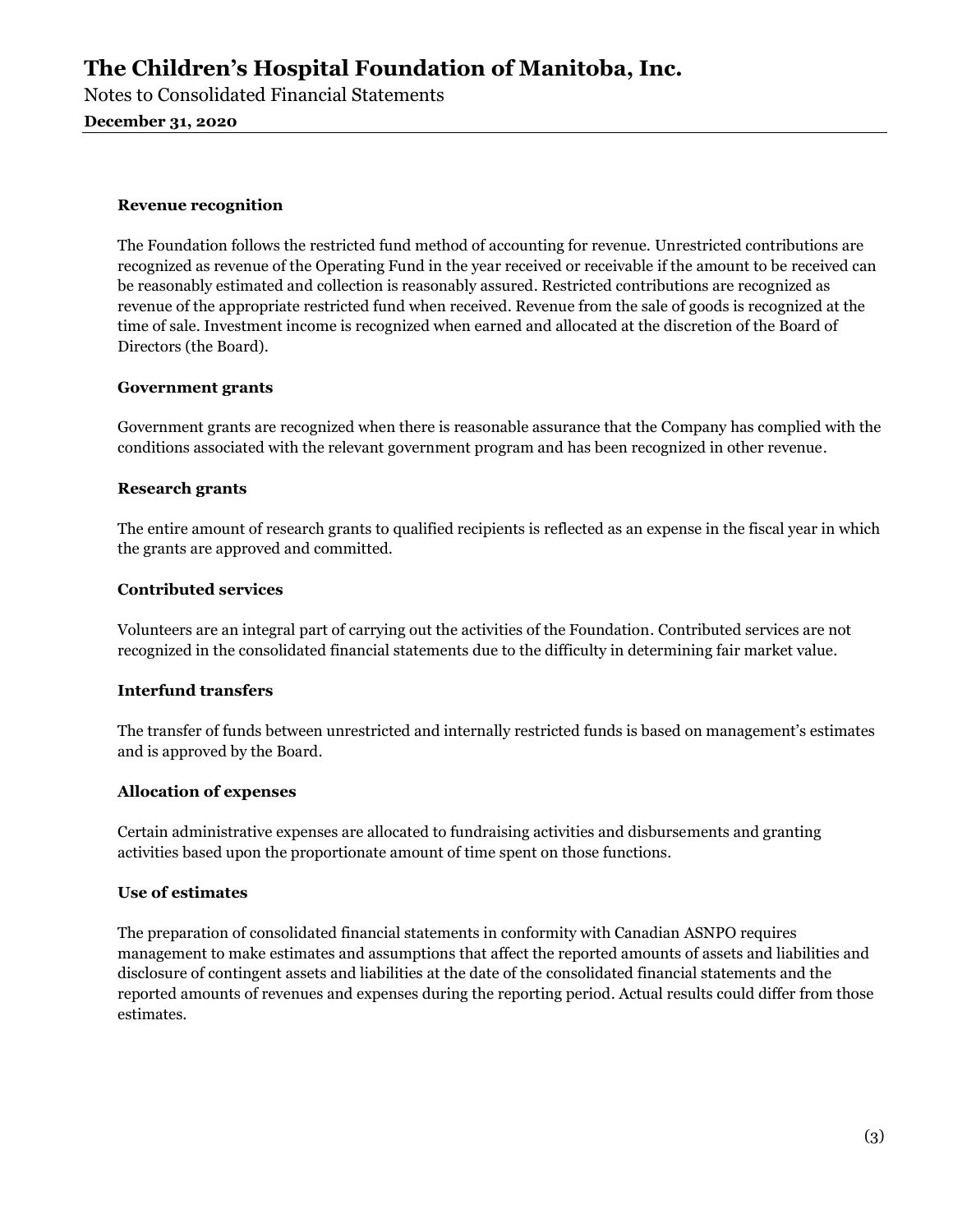Notes to Consolidated Financial Statements

**December 31, 2020**

#### **Financial instruments**

Financial assets and financial liabilities are initially recognized at fair value and subsequently measured at amortized cost, except for investments in equity instruments that are quoted in an active market, which are measured at fair value. Changes in fair value are recognized in the consolidated statement of operations in the year incurred.

Financial assets measured at amortized cost include cash, accounts receivable and short-term investments.

Financial liabilities measured at amortized cost include research grants payable, accounts payable and accrued liabilities.

Financial assets measured at fair value include investments in pooled funds and other equity investments with fair value determined by reference to the latest closing transactional net asset value of each respective pooled fund.

Financial assets are tested for impairment at the end of each reporting period when there are indications that the assets may be impaired.

#### **4 Investments**

|                                           | 2020<br>\$       | 2019<br>\$        |
|-------------------------------------------|------------------|-------------------|
| Short-term<br>Mutual funds<br><b>GICs</b> | 6,366<br>261,105 | 297,222<br>34,816 |
|                                           | 267,471          | 332,038           |
| Long-term<br>Pooled funds                 | 34,079,648       | 31,150,013        |

Included in investment income is the following:

|                                  |                                |                                       |                                                            | 2020            | 2019             |
|----------------------------------|--------------------------------|---------------------------------------|------------------------------------------------------------|-----------------|------------------|
|                                  | Operating<br><b>Fund</b><br>\$ | <b>Endowment</b><br><b>Fund</b><br>\$ | <b>Child Health</b><br><b>Research</b><br><b>Fund</b><br>₽ | <b>Net</b><br>₽ | <b>Net</b><br>\$ |
| Realized and<br>unrealized gains |                                |                                       |                                                            |                 |                  |
| on investments                   | 2,636,271                      |                                       | 817                                                        | 2,637,088       | 3,120,148        |
| Investment income                | 23,735                         | 462,846                               |                                                            | 486,581         | 552,466          |
|                                  | 2,660,006                      | 462,846                               | 817                                                        | 3,123,669       | 3,672,614        |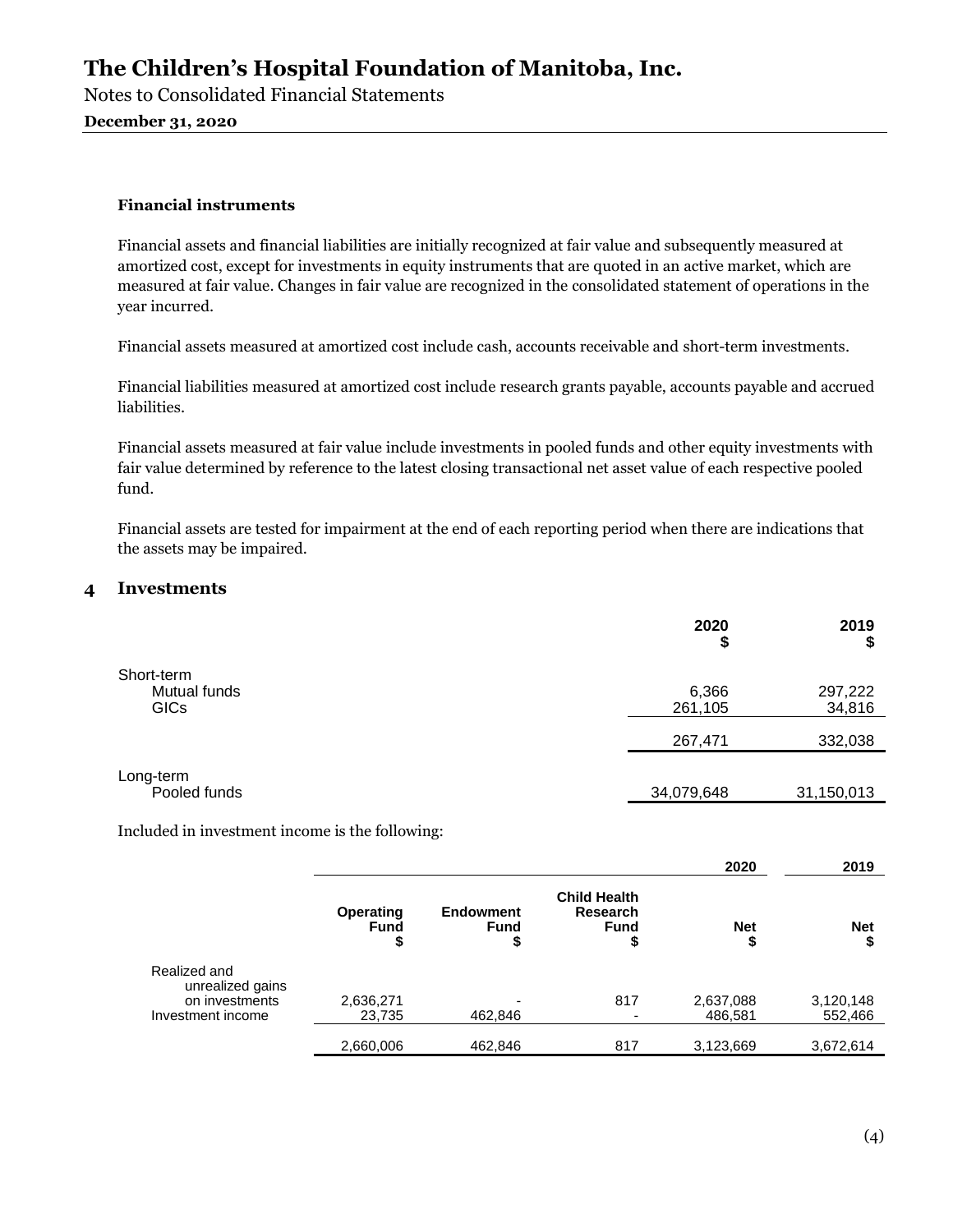Notes to Consolidated Financial Statements

#### **December 31, 2020**

#### **5 Capital assets**

|                                                                                                                                                                                         |                                                                                  |                                                                                               | 2020                                                | 2019                                                          |
|-----------------------------------------------------------------------------------------------------------------------------------------------------------------------------------------|----------------------------------------------------------------------------------|-----------------------------------------------------------------------------------------------|-----------------------------------------------------|---------------------------------------------------------------|
|                                                                                                                                                                                         | Cost<br>\$                                                                       | <b>Accumulated</b><br>amortization                                                            | <b>Net</b><br>\$                                    | <b>Net</b>                                                    |
| Office and computer equipment<br>Office furniture<br>Leasehold improvements<br>Research equipment<br>Research computer equipment<br>Research facility improvements<br>Research building | 254.580<br>272.423<br>342.087<br>4.002.827<br>479.008<br>1.421.443<br>20.702.195 | (183,440)<br>(98.075)<br>(169,954)<br>(3,921,893)<br>(479,008)<br>(1,421,443)<br>(10,910,907) | 71.140<br>174.348<br>172,133<br>80.934<br>9,791,288 | 89,489<br>143.781<br>167,968<br>78,314<br>4,522<br>10,619,376 |
|                                                                                                                                                                                         | 27,474,563                                                                       | (17,184,720)                                                                                  | 10,289,843                                          | 11,103,450                                                    |

#### **6 Government remittances**

Government remittances consist of amounts required to be paid to government authorities and are recognized when the amounts become due. In respect of government remittances, \$354,220 (2019 – \$202,195) is included within accounts payable and accrued liabilities.

### **7 Child Health Research Fund**

|                                        |                                                          |                                                                        |                                                                         | 2020         | 2019               |
|----------------------------------------|----------------------------------------------------------|------------------------------------------------------------------------|-------------------------------------------------------------------------|--------------|--------------------|
|                                        | <b>Pediatric</b><br><b>Research</b><br><b>Fund</b><br>\$ | <b>Research</b><br><b>Facilities</b><br><b>Building</b><br><b>Fund</b> | <b>Research</b><br><b>Facilities</b><br><b>Equipment</b><br><b>Fund</b> | <b>Total</b> | <b>Total</b><br>\$ |
| Revenue<br><b>Funds received</b>       | 1,067,933                                                |                                                                        |                                                                         | 1,067,933    | 1,001,825          |
| Expenses<br>Grants in aid of research  | 1,067,933                                                |                                                                        |                                                                         | 1,067,933    | 1,001,825          |
| Deficiency of revenue over<br>expenses |                                                          |                                                                        |                                                                         |              |                    |
| Fund balance – Beginning of<br>year    | 9,444,724                                                | 505,716                                                                |                                                                         | 9,950,440    | 10,044,724         |
| Investment in capital assets           |                                                          |                                                                        |                                                                         |              |                    |
| Interfund transfers                    |                                                          |                                                                        |                                                                         |              | (94, 284)          |
| Fund balance – End of year             | 9,444,724                                                | 505,716                                                                |                                                                         | 9,950,440    | 9,950,440          |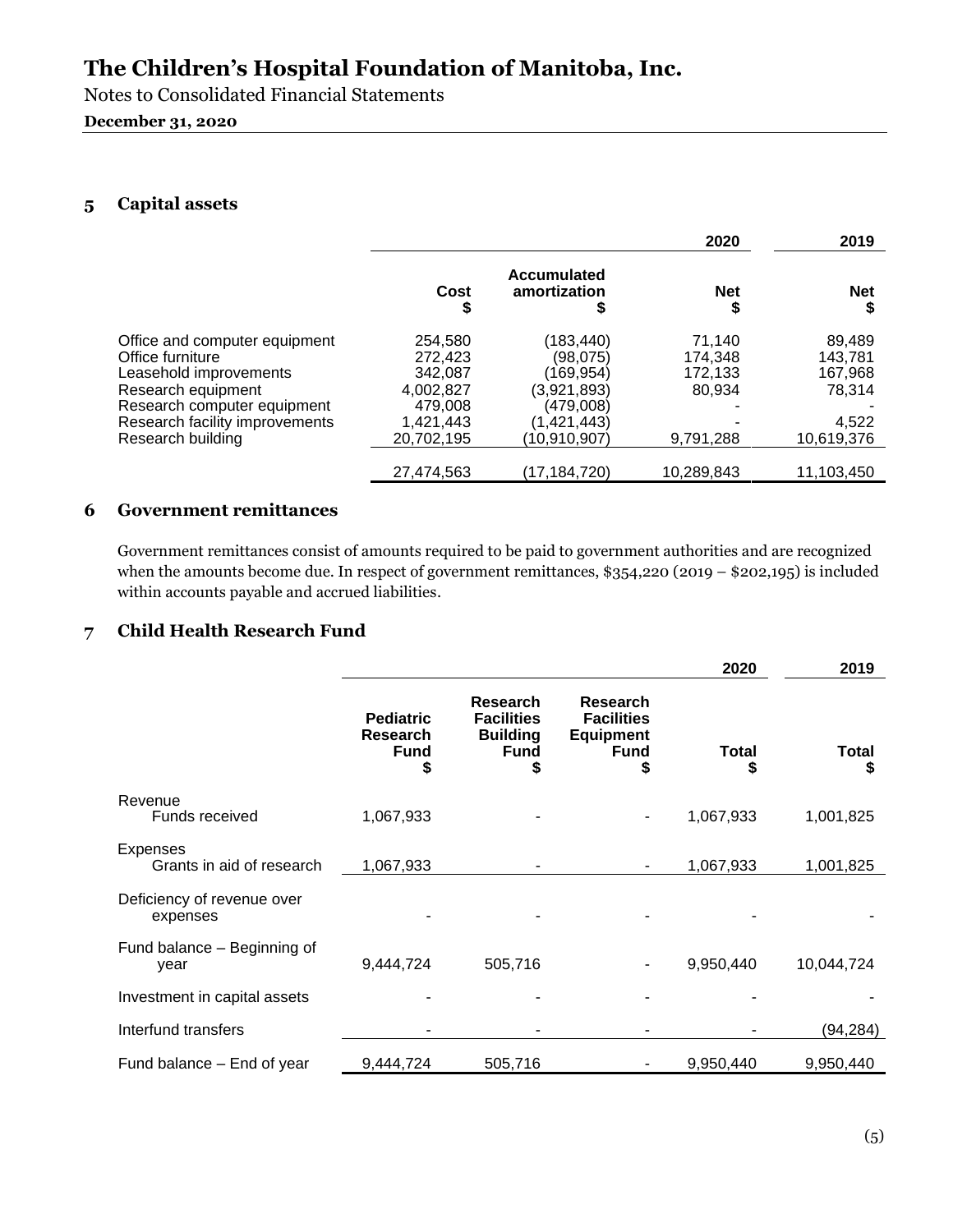Notes to Consolidated Financial Statements

#### **December 31, 2020**

### **8 Funds Invested in Capital Assets**

|                |             | 2020        | 2019        |
|----------------|-------------|-------------|-------------|
| Research<br>\$ | Other<br>\$ | Total<br>\$ | Total<br>\$ |
| 11.034.073     | 69.377      | 11,103,450  | 11,760,160  |
| 129.400        | 11.853      | 141,253     | 297,093     |
| 11,163,473     | 81,230      | 11,244,703  | 12,057,253  |
| 948.830        | 6,030       | 954,860     | 953,803     |
| 10,214,643     | 75,200      | 10,289,843  | 11,103,450  |
|                |             |             |             |

#### **9 Allocation of expenses**

The Foundation has allocated certain administrative expenses to indirect expenses and grants in aid of research based on the proportionate amount of time spent on indirect fundraising and research activities.

|                                                | 2020        | 2019             |
|------------------------------------------------|-------------|------------------|
| Indirect expenses<br>Grants in aid of research | 96,900<br>- | 93,195<br>10,000 |
|                                                | 96,900      | 103,195          |

### **10 Risk management**

The Foundation manages risk and risk exposures by applying policies approved by the Board.

#### **Credit risk**

Credit risk is the risk that one party to a financial instrument fails to discharge an obligation and causes financial loss to another party. The Foundation is exposed to credit risk in its receivables and investments. The Foundation has an investment committee and policy which restricts the investing activities to quality investments in select market indices. Equity and fixed income securities are held in pooled funds. The Foundation, in the normal course of operations, is exposed to credit risk from its accounts receivables. The short-term nature of these receivables mitigates this risk.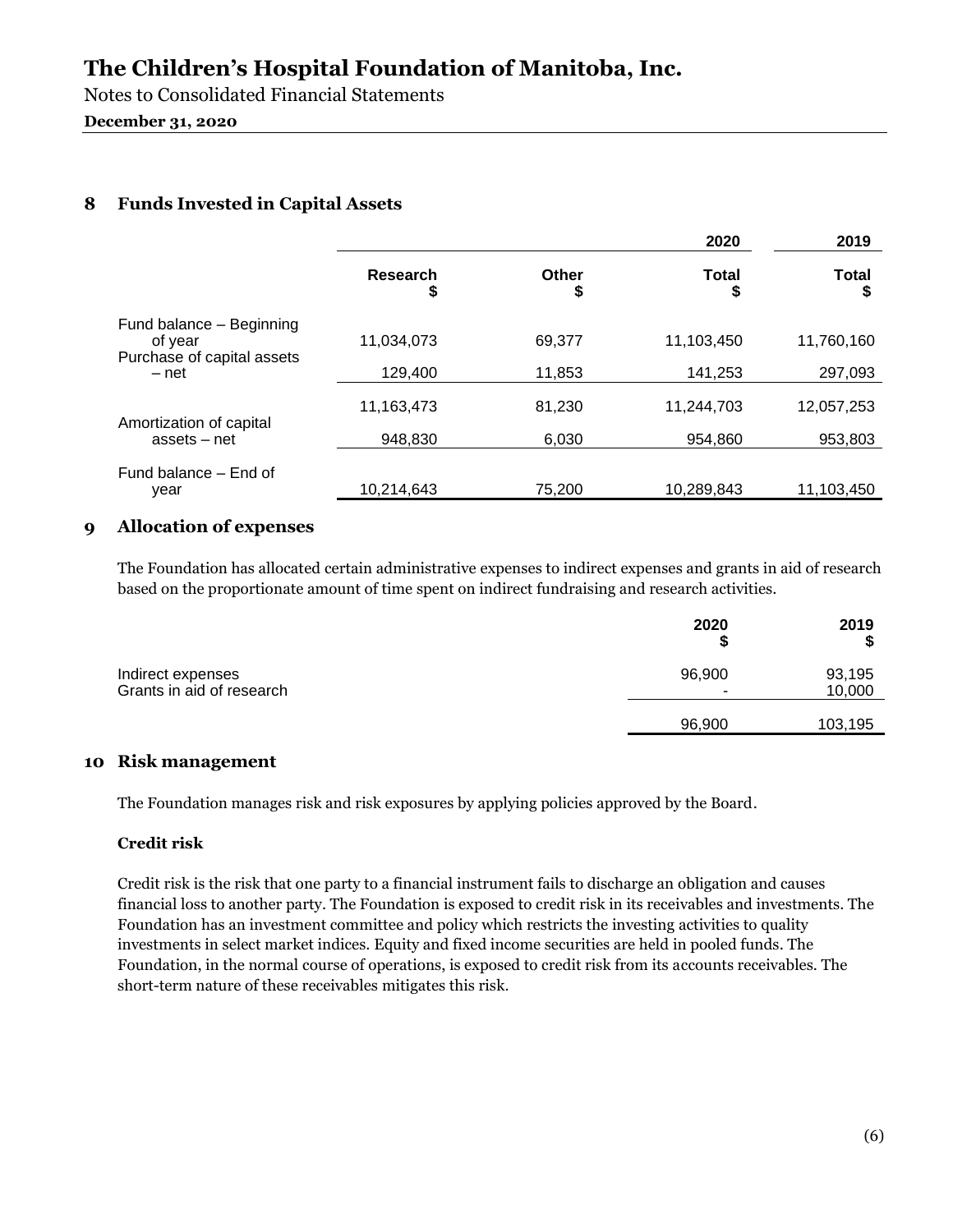Notes to Consolidated Financial Statements

**December 31, 2020**

#### **Interest rate risk**

Interest rate risk refers to the adverse consequences of interest rate fluctuations on the Foundation's cash flows, financial position and revenues. Certain of the Foundation's investments are subject to changes in interest rates.

#### **Market rate risk**

• Currency risk

Currency risk is the risk that the fair value or future cash flows of the investment in pooled funds will fluctuate as a result of changes in foreign exchange rates of investments held. The investments in pooled funds consist of approximately 35% foreign equities that are subject to currency risk.

• Other price risk

The Foundation is exposed to other price risk as its investment in pooled funds and other equity investments is subject to market fluctuations.

#### **Liquidity risk**

Liquidity risk is the risk that the Foundation cannot meet its financial obligations associated with financial liabilities in full. During the year, the outbreak of the novel strain of coronavirus, identified as COVID-19, has resulted in governments worldwide enacting emergency measures to combat the spread of the virus. These measures, which include the implementation of travel bans, self-imposed quarantine periods and social distancing, have caused material disruption to businesses globally resulting in an economic slowdown. Governments and central banks have reacted with significant monetary and fiscal interventions designed to stabilize economic conditions and have started to roll out mass vaccination campaigns. Management expects the Foundation to be able to meet its financial obligations in the foreseeable future, but it is still difficult to predict the duration and potential impact of the pandemic.

During the year, the Foundation applied for wage subsidies in the amount of \$452,640 (of which \$134,465 was receivable at December 31, 2020) which have been recorded as other revenue.

#### **11 Interfund transfers**

During the year, certain amounts were reallocated between funds to more appropriately reflect the terms of reference for each of these funds.